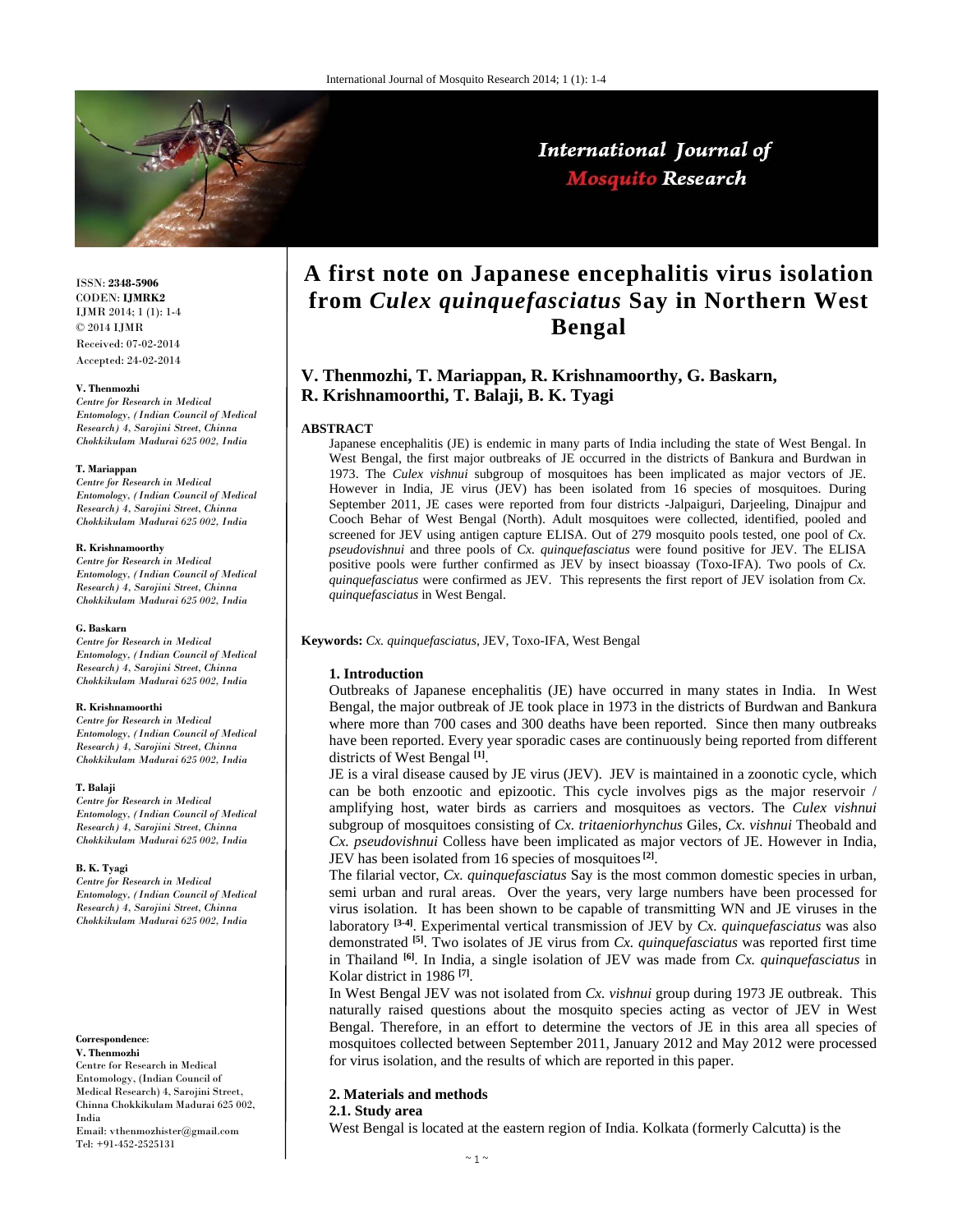capital of this State is also one of the metropolitan cities of India. The state has an area of 88752 Km<sup>2</sup>. At January 2011, the population of the state is 91347736 of which 10112599 (11.07%) belong to the age group 0-6 years. Agriculture is the main economic source of this state. Except the northern hilly region, other parts of this state are warm and humid for the maximum time of the year. The main seasons are summer, monsoon, autumn, late autumn and winter. The summer lasts from mid – March to mid – June, with the temperature ranging from 38 to 45 °C. The monsoon arrives by the middle of June and lasts up to September.

During September 2011, JE cases were reported from four different districts (Jalpaiguri, Darjeeling, Dinajpur and Cooch Behar) of West Bengal (North) from first quarter onwards. A team visited West Bengal on three occasions (September 2011, January 2012 and May 2012) to investigate JE outbreak. Adult mosquitoes were collected around cattle sheds during dusk hours and from human dwellings (indoor resting) and outdoor resting places during day time 8-10 a.m. After collection samples were transported to the field laboratory, lightly anaesthetized with ether, species identified **[8]** and sorted on ice into pools of 1-50 specimens/pool. Unfed mosquitoes were pooled on the same day of collection, whereas engorged female mosquitoes were held for 48 h for digestion of blood meals before pooling.

Mosquito pools were stored at -80 °C until processed for virus detection and isolation as described **[9]**. Two systems were used:

# **2.2 Antigen capture ELISA**

Monoclonal antibody 6B4A-10 (reactive against all viruses in JE/WN/SLE/MVE complex) was used as capture antibody and monoclonal antibody peroxidase conjugate SLE MAB 6B6C-1 (reactive against all flaviviruses) as detector antibodies (supplied by Dr. T.F. Tsai, Centers for Disease Control and Prevention, Fort Collins Co., USA). A mosquito pool was considered ELISA positive if its optical density (OD) value is  $>$  mean + 4SD of the six normal pools.

*Toxorhynchites splendens* mosquito larvae were inoculated with

ELISA positive pools intracerebrally, incubated for 7-10 days at 29 °C and then tested by the indirect immunofluorescence assay (IFA) on head squeeze preparations (Toxo-IFA). Smears were tested with JEV specific monoclonal antibody, MAB 112 (supplied by Dr. Kimura Kuroda, Tokyo Metropolitan Institute of Neurosciences, Japan), and detected by FITC conjugated anti-mouse immunoglobulin (Dakoppats, Denmark).

# **3. Results & Discussion**

*Culex quinquefasciatus* stood first as the most abundant species in indoor and outdoor collections in the present study. A total of 3,063 mosquitoes divided into 279 pools were processed. Table 1. shows details of mosquito species processed for virus isolation.

These included 10 species of *Culex*, 6 species of *Anopheles*, 2 of *Mansonia* and 1 each of *Aedes* and *Armigeres.* Of 279 mosquito pools tested, one pool of *Cx. pseudovishnui* from Khudtrampalli village in Jalpaiguri district and three pools of *Cx. quinquefasciatus* collected one pool each from Sitharayan colony, Sushorta Nagar & and Matigara Bazar were found positive for JEV by antigen capture ELISA. The ELISA positive pools were further confirmed as JEV by insect bioassay (Toxo-IFA) using JE specific monoclonal antibodies. Two pools of *Cx. quinquefasciatus* were confirmed as JEV by Toxo-IFA (Fig. 1).

*Culex tritaeniorhynchus* has been considered the principal vector of JEV in India **[9]**. The isolation of JEV other than the major vector *Cx. tritaeniorhynchus* prompted the study of the transmission potentiality of other species in West Bengal. The possible role of *Cx. quinquefasciatus* mosquitoes as a transmitter of JEV in West Bengal has been discussed in this the present study. Two isolates of JE virus from *Cx. quinquefasciatus* was reported for the first time in Thailand **[6]**. In India, a single isolation of JEV was made from *Cx. quinquefasciatus* in Kolar district in 1986 **[7]**. Two isolates of WN virus from this species have been obtained from Manjri, near Pune. Because of its high prevalence in many areas and its predilection for human blood, this species may have a potential for the dissemination of human diseases caused by WN virus.

| Sl. No         | <b>Table 1.</b> The virus intection in mosquitoes conected from west beingar<br><b>Species</b> | No. positive   | No. of pools   | No. of mosquitoes |
|----------------|------------------------------------------------------------------------------------------------|----------------|----------------|-------------------|
|                |                                                                                                |                |                |                   |
|                | Ae. albopictus                                                                                 | 0              | 6              | 6                 |
| $\overline{2}$ | An. barbirostris                                                                               | $\overline{0}$ |                |                   |
| 3              | An. pallidus                                                                                   | 0              | $\overline{2}$ | 3                 |
| $\overline{4}$ | An. peditaeniatus                                                                              | $\overline{0}$ | 3              | 20                |
| 5              | An. stephensi                                                                                  | $\overline{0}$ |                |                   |
| 6              | An. subpictus                                                                                  | $\mathbf{0}$   | 8              | 36                |
| 7              | An. vagus                                                                                      | $\overline{0}$ | 12             | 84                |
| 8              | Ar. subalbatus                                                                                 | $\overline{0}$ | 12             | 54                |
| 9              | Cx. bitaeniorhynchus                                                                           | $\overline{0}$ | 8              | 10                |
| 10             | Cx. fuscocephala                                                                               | 0              | 7              | 18                |
| 11             | Cx. gelidus                                                                                    | $\overline{0}$ | 41             | 662               |
| 12             | Cx. infula                                                                                     | $\overline{0}$ |                |                   |
| 13             | Cx. nilgiricus                                                                                 | $\overline{0}$ |                |                   |
| 14             | Cx. pseudovishnui                                                                              |                | 7              | 11                |
| 15             | Cx. quinquefasciatus                                                                           | 3              | 77             | 1211              |
| 16             | Cx. tritaeniorhynchus                                                                          | $\overline{0}$ | 52             | 837               |
| 17             | Cx. vishnui                                                                                    | $\overline{0}$ | 15             | 36                |
| 18             | Cx. whitmorei                                                                                  | $\overline{0}$ | $\overline{2}$ | 11                |
| 19             | Ma. annulifera                                                                                 | $\overline{0}$ | 10             | 20                |
| 20             | Ma. uniformis                                                                                  | 0              | 13             | 40                |
|                | <b>Grand Total</b>                                                                             | 4              | 279            | 3063              |

**Table 1:** JE virus infection in mosquitoes collected from West Bengal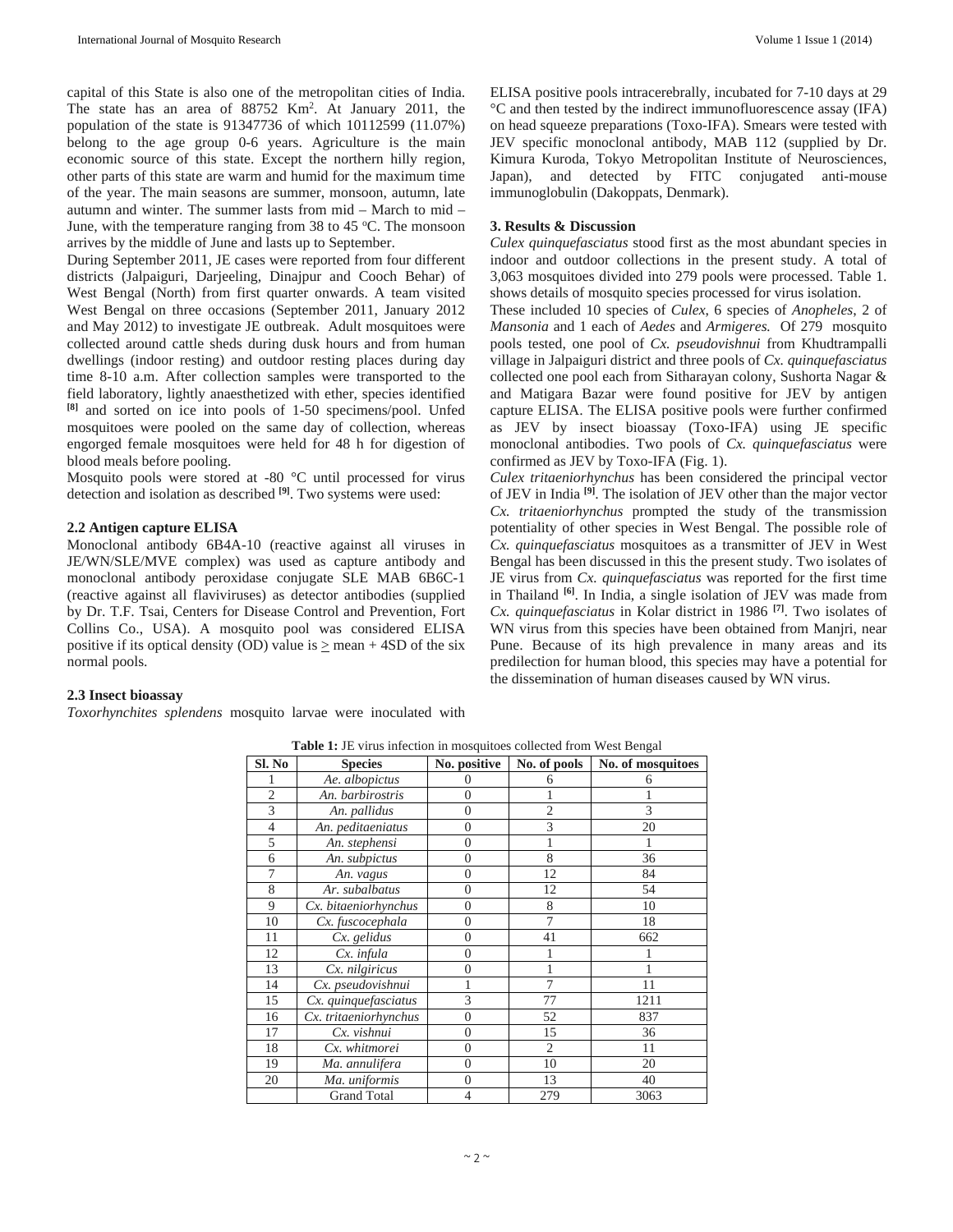

**Fig 1:** Toxo-IFA showing JE virus positive in *Cx. quinquefasciatus* collected from West Bengal

A strain of Wanowrie virus was isolated from this species in Manjri, Pune district, Maharashtra. It is strongly anthropophilic (53.2–62.7%); 7–14.7% cattle feeding and 1.5% feeding on pigs were also observed.

During the first epidemic of JE in 1973 in Asansol of Burdwan district, West Bengal, JEV has been isolated one each from *Cx. vishnui, An. barbirostris* and *An. hyrcanus*. JEV isolation in Bankura district, West Bengal from *An. hyrcanus* (2 isolates) and one each from *Cx. bitaeniorhynchus* and *Cx. epidesmus* and from a pool of *Cx. pseudovishnui*, a filterable agent unrelated to JEV was also isolated **[10]**. But so far there was no report on JEV isolation from *Cx. pseudovishnui* and *Cx. quinquefasciatus* in northern West Bengal.

### **4. Conclusion**

In the present study, *Cx. quinquefasciatus* was found in good numbers and was present in all types of collections. In view of the lack of data on virus susceptibility further studies are necessary to assess its significance in the epidemiology of JE at present. The present study calls for further studies investigations on the ecology and vector potential of *Cx. quinquefasciatus*. As research progress, the role of the various proven and suspected mosquito vectors will become clearer and no doubt many new agents and cycles involving hitherto unsuspected mosquito species will be revealed.

### **5. Acknowledgements**

We are grateful to the Director General, Indian Council of Medical Research, New Delhi, for providing facilities and encouragement. We are greatly indebted to the Doctors and West Bengal State Health Officials for their assistance in obtaining the medical records and during the field visit. Sincere thanks are due to all the laboratory and field supporting staff of Centre for Research in Medical Entomology (CRME), Madurai and staff of field stations of CRME.

## **6. References**

1. Annual Report for the year 2004-05, Indian Lac Research Institute, Namkum, Ranchi, 11-25.

- 2. Annual Report for the year 2005-06, Indian Lac Research Institute, Namkum, Ranchi.
- 3. Annual Report for the year 2006-07, Indian Lac Research Institute, Namkum, Ranchi.
- 4. Annual Report for the year 2007-08, Indian Institute of Natural Resins and Gums, Namkum, Ranchi, 1-56.
- 5. Bhattacharya A, Jaiswal AK, Prasad N, Pal G. ILRI-history, objective, set-up and its activities. In: Model Training Course on Advanced Lac Production, Storage and Application Technology for Employment & Income Generation, (19-26 Feb.). ILRI, Namkum, Ranchi, India, 2007, 1-5.
- 6. Bose PK, Sankaranarayanan Y, Gupta SSC. Chemistry of Lac. ILRI, Namkum, Ranchi, India, 1963, 225.
- 7. Chainy GBN, Mishra G, Mohanty PK. Basic Biostatistics. Kalyani Publishers, Cuttack, 2008, 138-293.
- 8. Dey DG, Mohanty N, Guru BC, Nayak BK. Tasar Silkmoth of Similipal. Indian Academy of Sericulture, Bhubaneswar, 2010, 14-46.
- 9. Jagannathan P. Climatic features on Chota Nagpur: The important lac-growing area of India. In: Report of the Proceedings of the Symposium on Lac & Lac Products, (18-19 Sept.). Bhowmik T (Edr.). ILRI, Namkum, Ranchi, 1956, 9- 23.
- 10. Jaiswal AK, Sharma KK. Lac insect, its development and life cycle. In: Recent Advances in Lac Culture. ILRI, Namkum, Ranchi, 2002, 20-24.
- 11. Kapur AP. The lac insect. In: A Monograph on Lac. Mukhopadhyay B, Muthana MS (Eds.), ILRI, Namkum, Ranchi, 1962, 59-89.
- 12. Kumar KK, Ramani R, Sharma KK. Recent Advances in Lac Culture, ILRI, Namkum, Ranchi, 2002, 290.
- 13. Mohanta J, Dey DG, Mohanty N. Lac cultivation as a rural employment for women residing around similipal biosphere reserve, Odisha, India. 99<sup>th</sup> Indian Science Congress (3-7 Jan.), KIITS, Bhubaneswar, Odisha. Sect. - Animal, Veterinary and Fishery Sciences. 2012a, 221.
- 14. Mohanta J, Mohanty N, Dey DG. Studies on lac insect (*Kerria lacca*) in Similipal Biosphere Reserve for conservation of biodiversity. UGC-SAP Sponsored National Seminar on